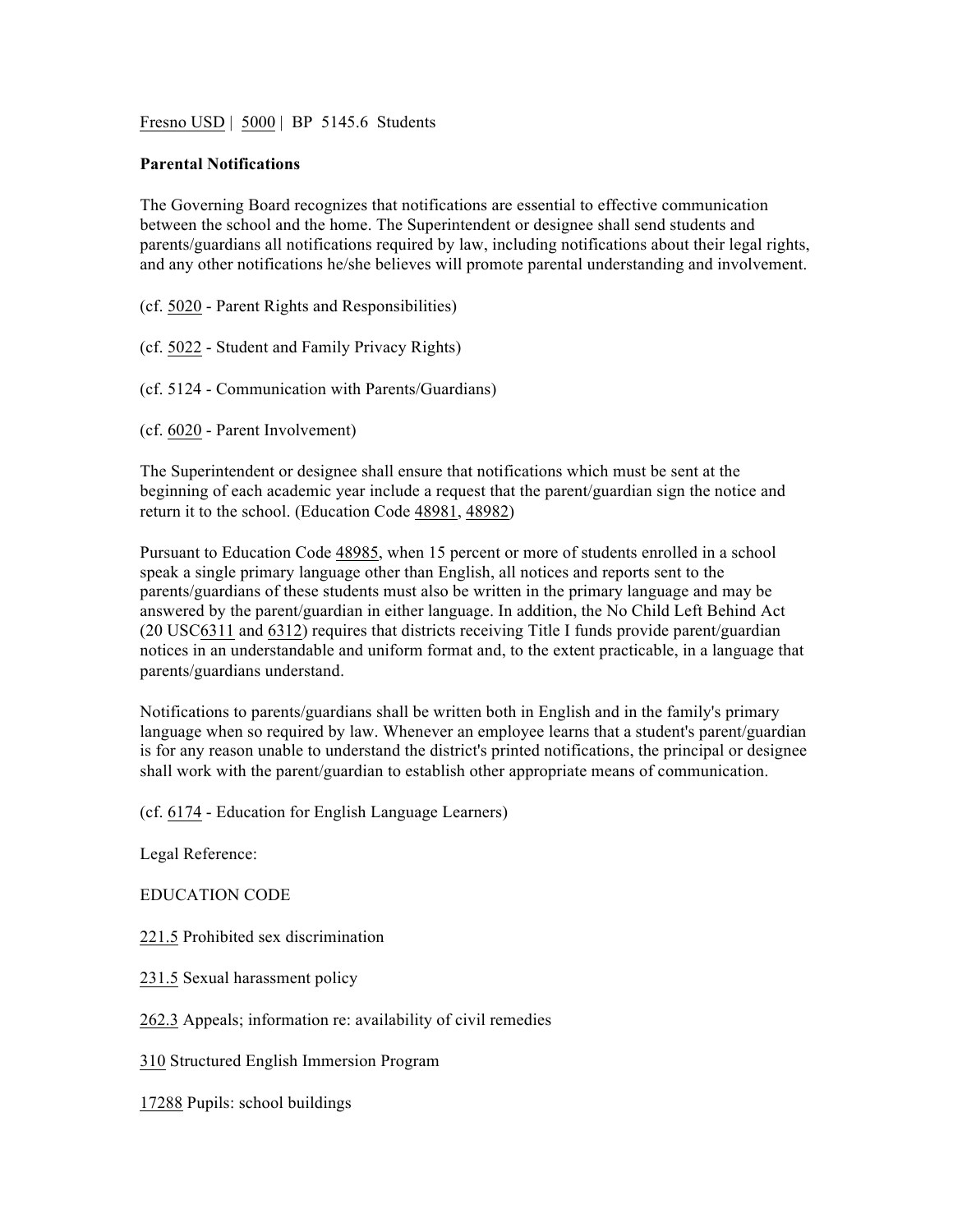Notification of pesticide use

32255-32255.6 Right to refuse harmful or destructive use of animals

Fingerprint program; contracts; funding; consent of parent/guardian

35178.4 Notice of accreditation status

School dress codes; uniforms

Complaints concerning deficiencies in instructional materials and facilities

School accountability report card

Rules

Consultation

39831.5 School bus rider rules and information

44808.5 Permission to leave school grounds

46010.1 Notice re: excuse to obtain confidential medical services

Regulations regarding absences for religious purposes

46600-46611 Interdistrict attendance agreements especially:

Failure to approve interdistrict attendance

Minimum age of admission

48070.5 Promotion or retention of students

Absence for personal reasons

48206.3 Pupils with temporary disabilities; individual instruction; definitions

Pupils with temporary disabilities in hospitals outside of school district

Students with temporary disabilities in qualifying hospitals

Immunization

48260.5 Notice to parent re truancy

Referral to SARB or probation department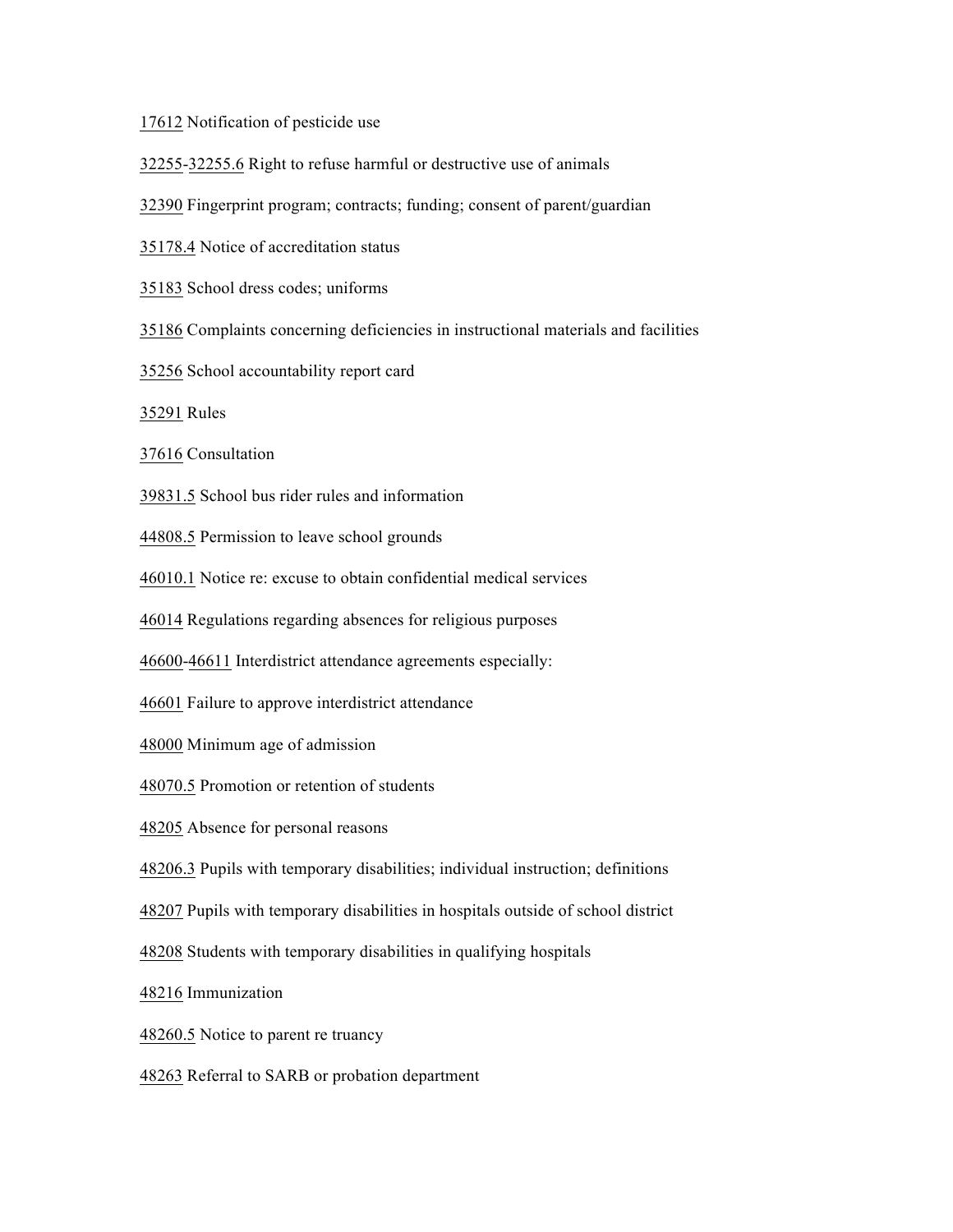48432.5 Involuntary transfers of pupils

- 48637.1 Notice of intended assignment
- Liability of parent/guardian for willful pupil misconduct
- 48904.3 Withholding grades, diplomas, or transcripts
- Notification of release of pupil to peace officer
- Notification in case of suspension
- Closed sessions; consideration of suspension
- 48915.1 Expelled individuals: enrollment in another district
- Readmission procedures
- Rules governing expulsion procedures
- Required notification at beginning of term
- 48980.3 Notification of pesticide use
- Time and means of notification
- Signature; return to school; effect of signature
- Contents of notice
- Activities prohibited unless notice given
- Notices to parents in language other than English
- Child abuse information
- Notification of parents of their rights
- Regulations regarding pupil's achievement
- Transfer of permanent enrollment and scholarship record
- Absolute right to access
- Challenging content of records
- Release of directory information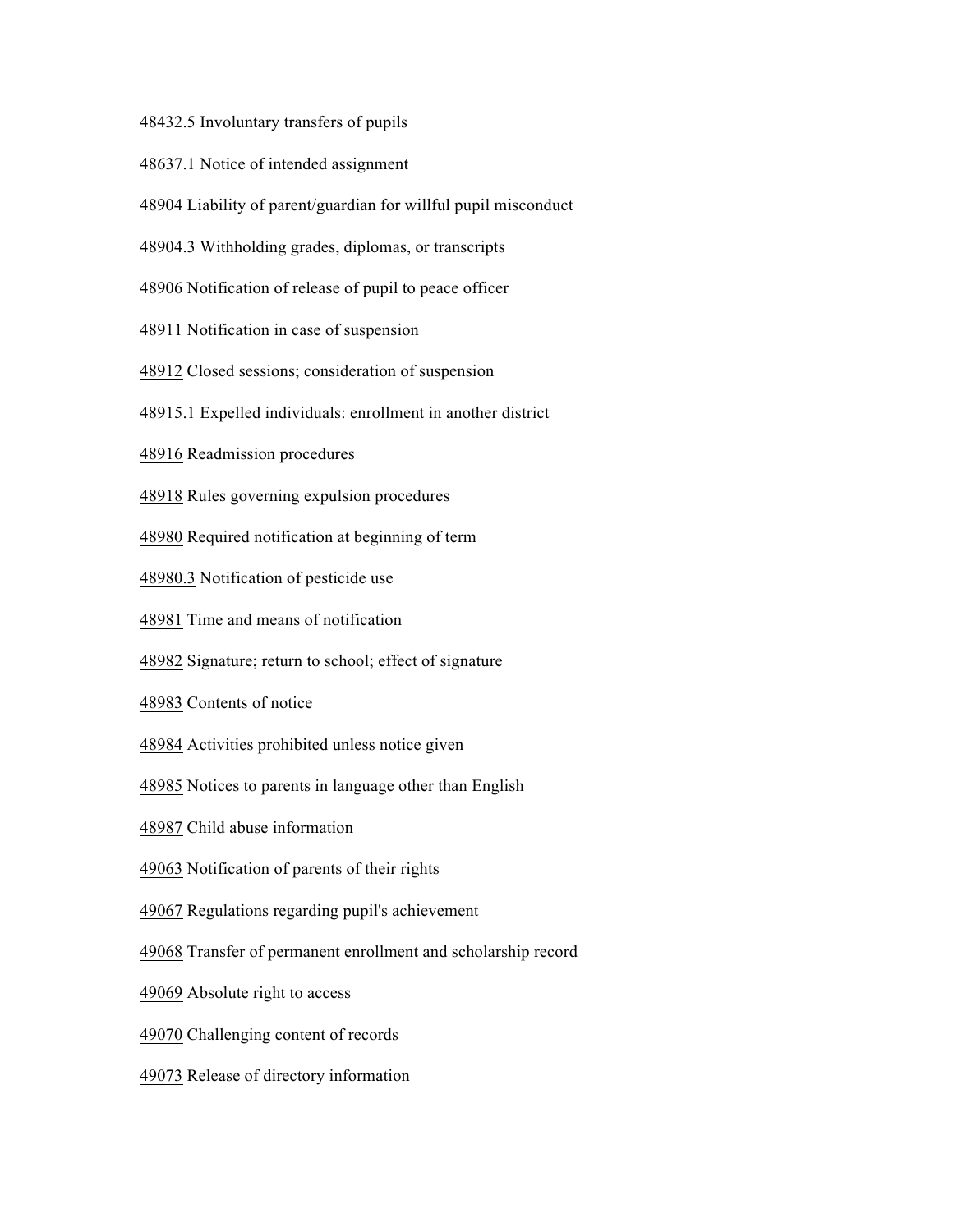Access to student records

Access to information concerning a student in compliance with court order

49091.14 Prospectus

Parental consent

Notifications of retention of object by school personnel; release

Cooperation in control of communicable disease and immunization

Administration of prescribed medication for pupil

Physical examinations: parent's refusal to consent

49452.5 Screening for scoliosis

Report to parent

Medical and hospital services for pupils

Continuing medication regimen for nonepisodic conditions

49510-49520 Duffy-Moscone Family Nutrition Education and Services Act of 1970

Personal beliefs

Right of parent/guardian notice HIV/AIDS and sexual health instruction

52164.1 Census-taking methods; determination of primary language; assessment of language skills 52164.3 Notice of reassessment of language skills

Consultation with parents or guardians; notice to parents or guardians; withdrawal of pupil

Advanced Placement Program

54444.2 Migrant education programs; parent involvement

Child-find system; policies re: written notification rights

Special education: proposed assessment plan

Written notice of right to findings; independent assessment

Individualized education program team

56343.5 IEP meetings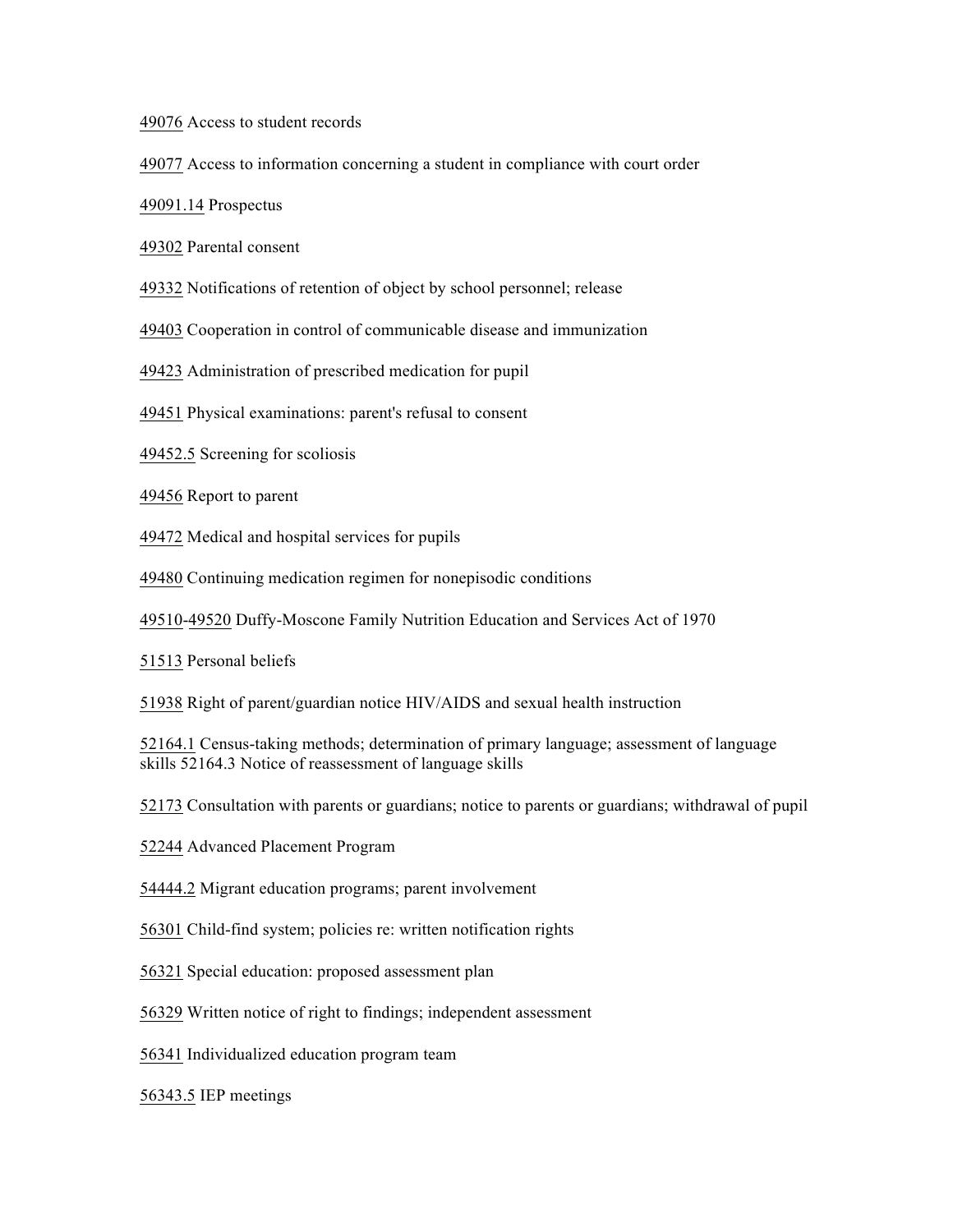Parental notice and consent to special education program

Alternative schools: notice required prior to establishment

Standardized Testing and Reporting Program

High School Exit Examination

HEALTH AND SAFETY CODE

1596.857 Right to enter child care facility

Immunizations

Immunizations

Immunizations

Sharing immunization information

Certificate of receipt; health screening and evaluation services; waiver by parent/guardian

School districts and private schools; information to parents

PENAL CODE

627.5 Hearing request following denial or revocation of registration

WELFARE AND INSTITUTIONS CODE

18976.5 Parental notice; right of refusal to participate

CODE OF REGULATIONS, TITLE 5

Standardized Testing and Reporting Program

Behavioral intervention

General standards (Gifted and Talented Program)

Notice requirements and recipients

Responsibilities of the local agency

Reclassification of English language learners

Parental exception waivers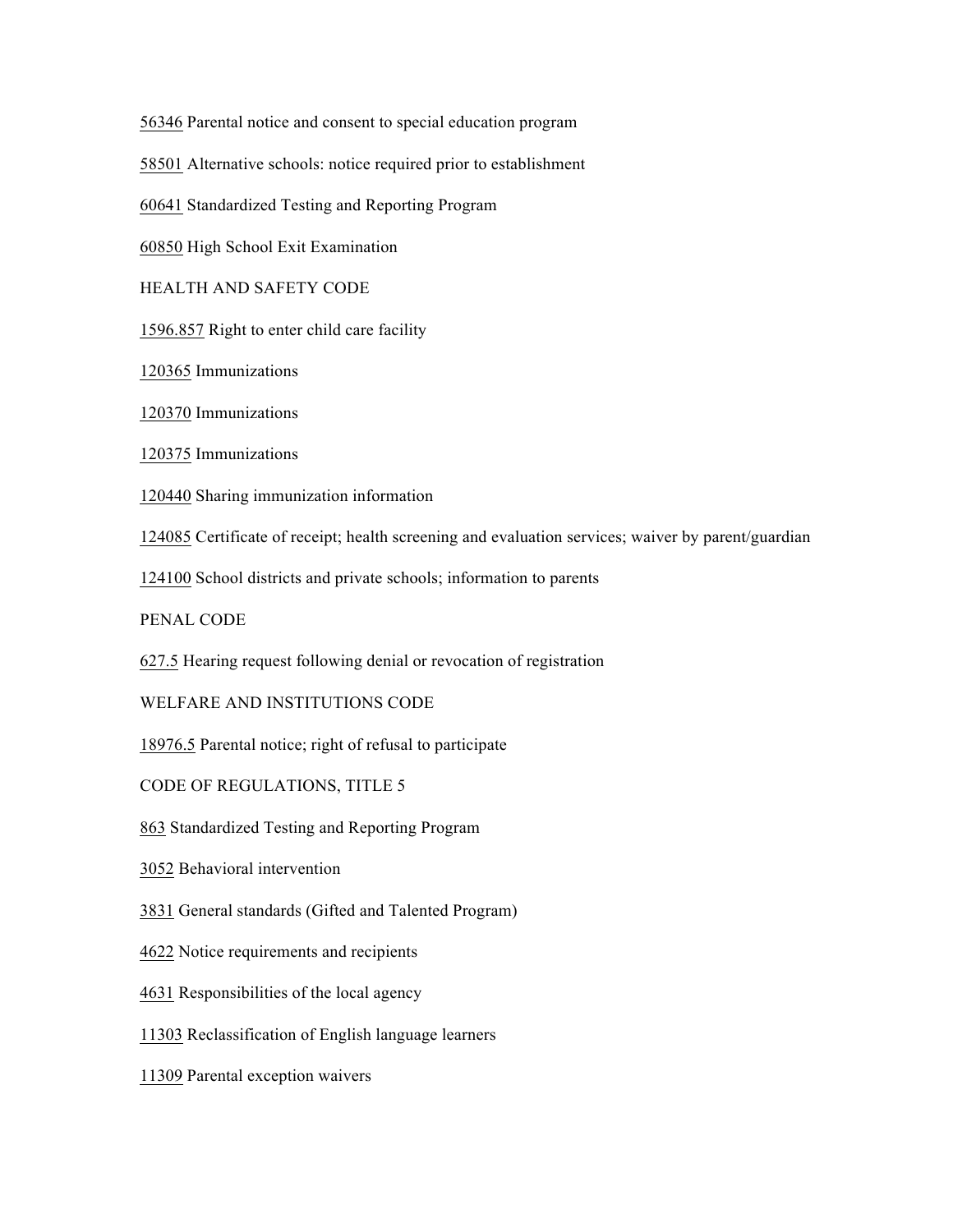11523 Notice of proficiency examinations (HS)

18066 Policies and procedures absences for child care

UNITED STATES CODE, TITLE 20

1232g Family Educational and Privacy Rights Act

1415 Procedural safeguards

1681-1688 Title IX, discrimination based on sex or blindness

6311 State plans

6312 Local education agency plans

6316 Academic assessment and local education agency school improvement

6318 Parental involvement

7908 Armed forces recruiter access to students

UNITED STATES CODE, TITLE 42

2000d -2000d-7, Title VI, Civil Rights Act of 1964

CODE OF FEDERAL REGULATIONS, TITLE 34

99.7 Student records, annual notification

99.34 Student records, disclosure to other educational agencies

104.36 Procedural safeguards

106.9 Dissemination of policy, nondiscrimination on basis of sex

300.345 Parent participation

300.502 Independent educational evaluation

300.503 Prior written notice

300.505 Parental consent

300.507 Parent notice due process hearing

300.523 Manifestation determination review